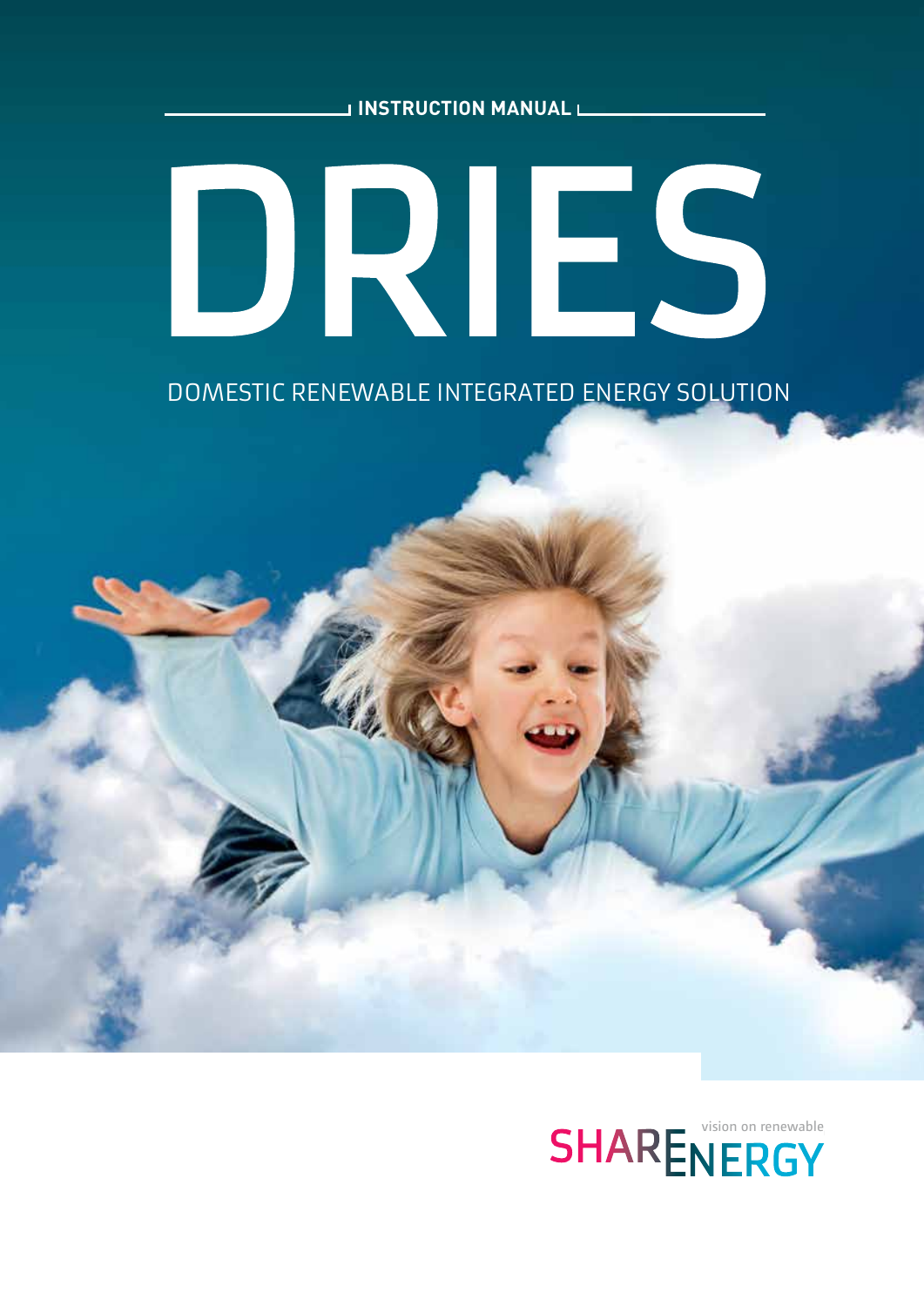# DRIES in your house!

DRIES has been developed by Share Energy in partnership with multiple well-known market players such as WTH floor heating and cooling and Honeywell. DRIES is an integrally approached solution for obtaining hot water and an as comfortable as possible temperature throughout your home. This in a manner with which our goal has been sustainability, efficiency, optimal adjustability, simplicity and a high comfort level for you.

DRIES has been selected by your thermal energy supplier or realised in your house in close cooperation with these. In this manual, you can read more about the operation and possibilities. This manual can also be found on **www.share-energy.nl/DRIES**, as well as the most recent information and developments.

We trust that you will appreciate the presence of DRIES in your home and that DRIES contributes to your living enjoyment.

In the home DRIES consists of:

- **1. DRIES box**
- **2. DRIES controls**
- **3. DRIES temperature sensors**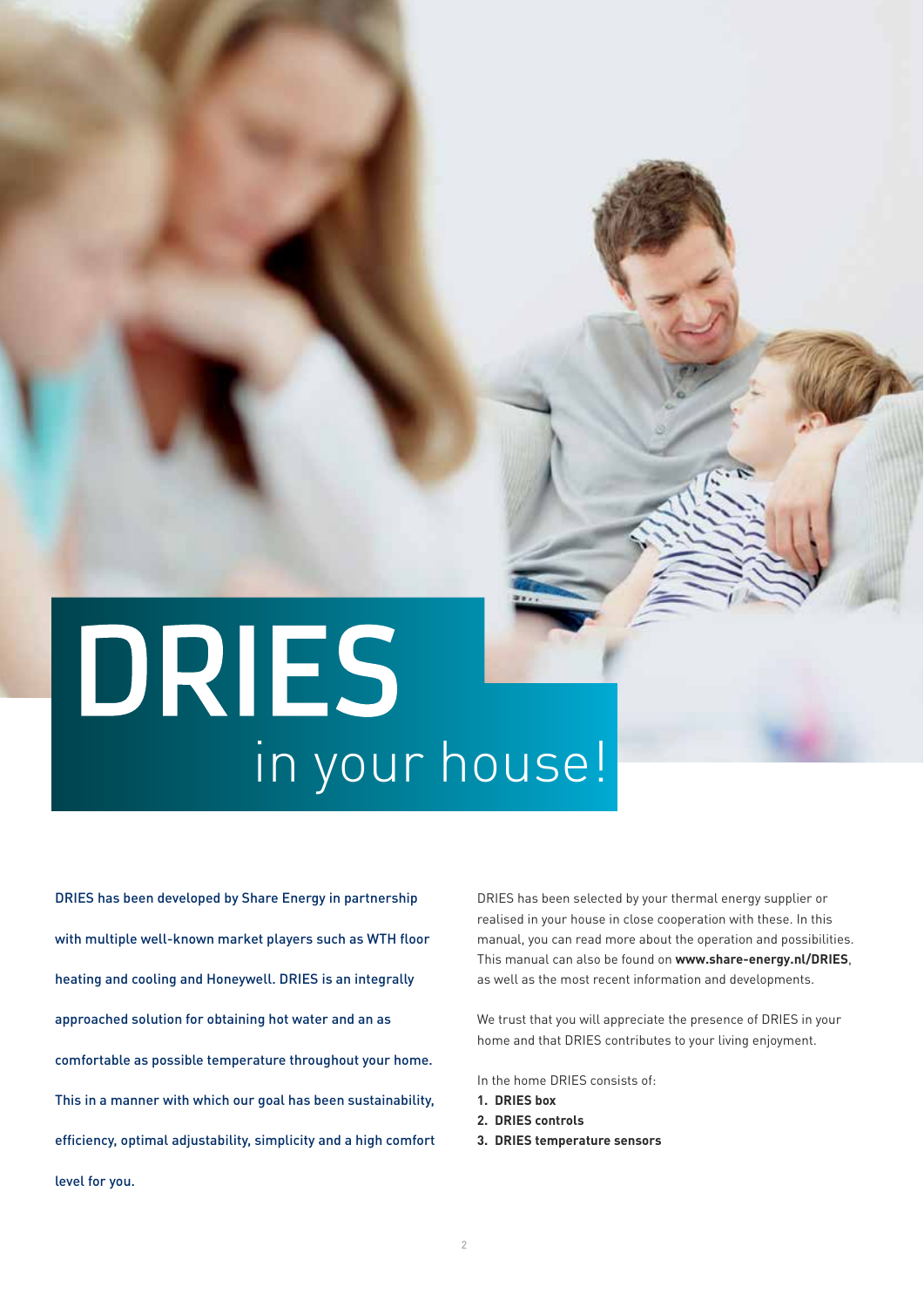### **1. DRIES box**

#### **1.1 Measuring Instrument or Delivery Kit**

The uppermost part of the DRIES-box is equipped with a supply meter and belongs to the property of your thermal energy supplier. This property is often described as Measuring Instrument or Delivery Kit. It is not permissible for you as home owner or resident to open this upper part.

Your thermal energy supplier provides hot water in order to be able to heat your house with the floor heating present or cold water in order to be able to cool your house. High temperature heat is also provided in order to be able to prepare hot tap water in your house. With the DRIES-box, hot tap water comfort of 8 or 10 litres per minute is possible. Optionally there is hot tap water comfort of 12 litres per minute.

The quality, quantity and availability of heat and cold in your specific situation will be furnished by your thermal energy supplier. This also applies to your specific options regarding the hot tap water comfort.

#### **1.2. Supply meter**

For registering the consumption of heat, cold and hot tap water, a supply meter used. This supply meter is the property of your thermal energy supplier and forms the basis for the consumption to be charged to you.

The supply meter used is provided with an option of reading at a distance via a network. Your thermal energy supplier is thus able to automatically regularly read your consumption. Also other data for the purpose of controlling the proper operation and the quality of the supply can be automatically read with this. You can also manually read the consumption and other interesting data yourself. The supply meter in your house is shown as below. Most important for you are the control button and meter number.

The meter number consists of 8 digits. In accordance with instructions from your thermal energy supplier, you need to state or check this meter number on your Supply Agreement.

By default, the meter reading for the amount of heat used for space heating is given in Gigajoules (GJ). Are you unable to see anything on your screen? Then press once briefly on the control button and the number of GJ taken is visible, as shown in figure 1.2.1 on the next page.



**Opening:** Slide this plate upwards to the lower side of the top plate and move the plate forwards in order to open the lower part. Perform the operation in reverse in order to close it again.

#### **Figure 1:**

DRIES-box in your house mounted in a storeroom/space or metre cabinet of your house



Info button for logged and average values. Not relevant and not described.

**Figure 2:** Supply meter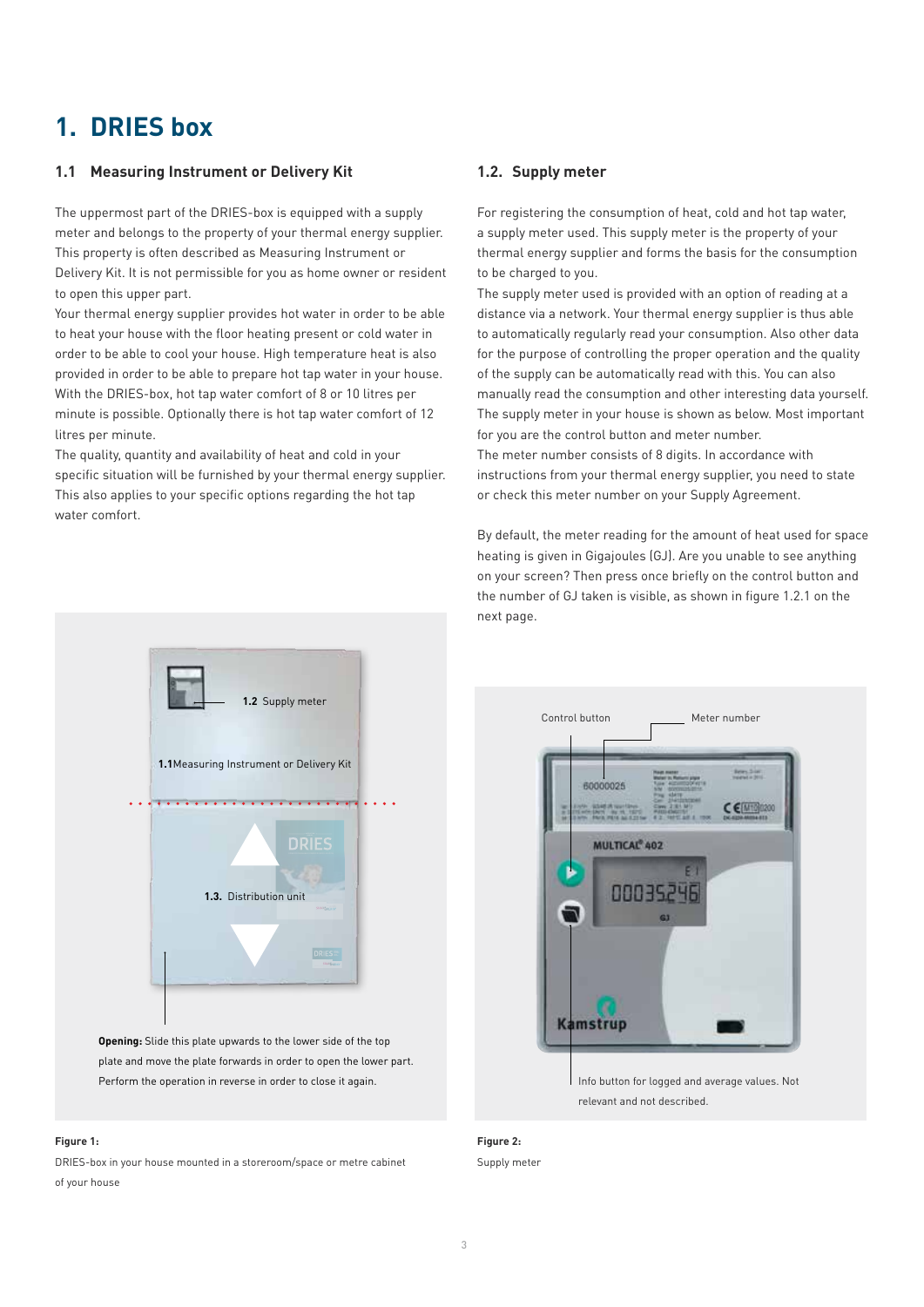#### **Readout options of the supply meter:**

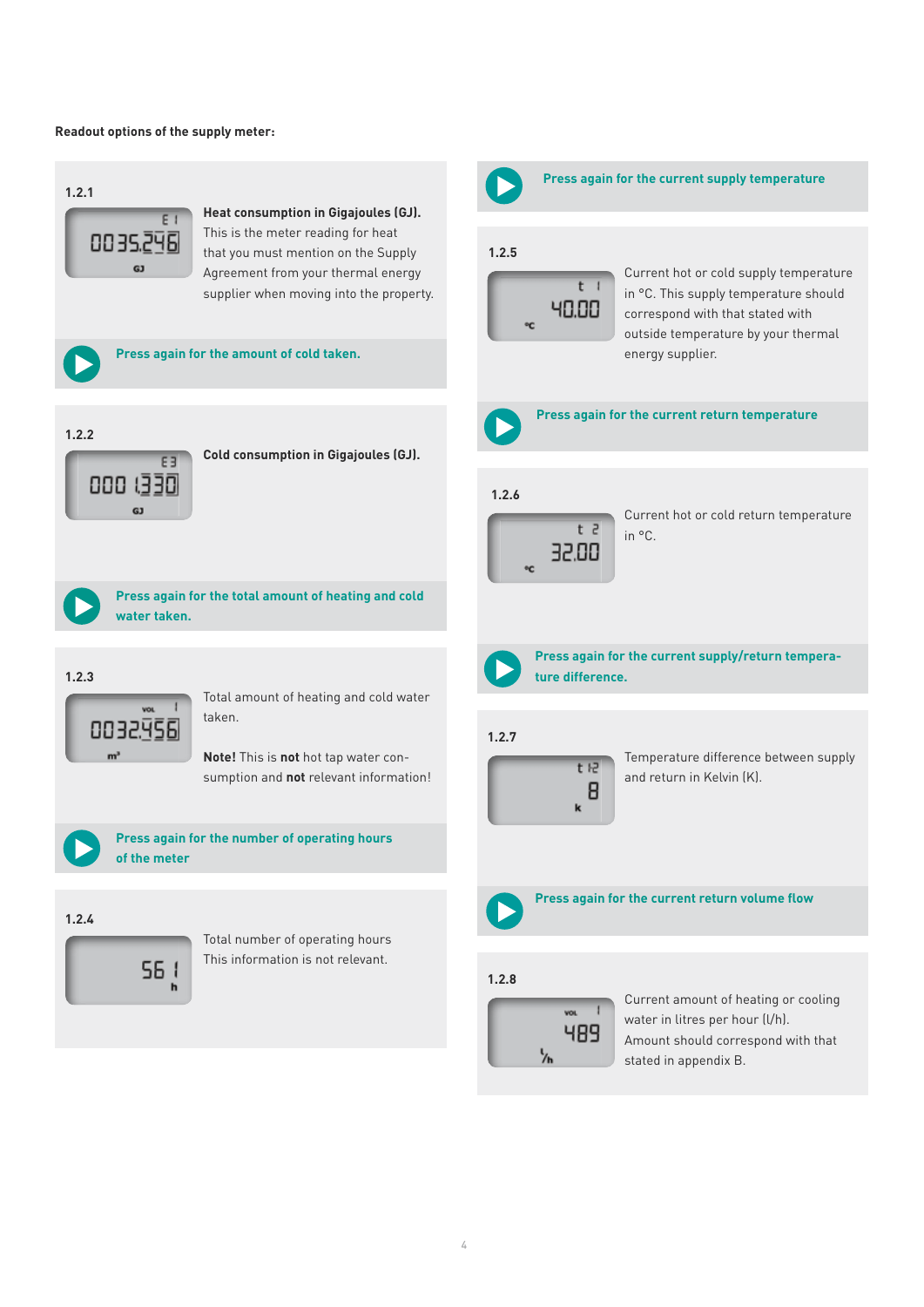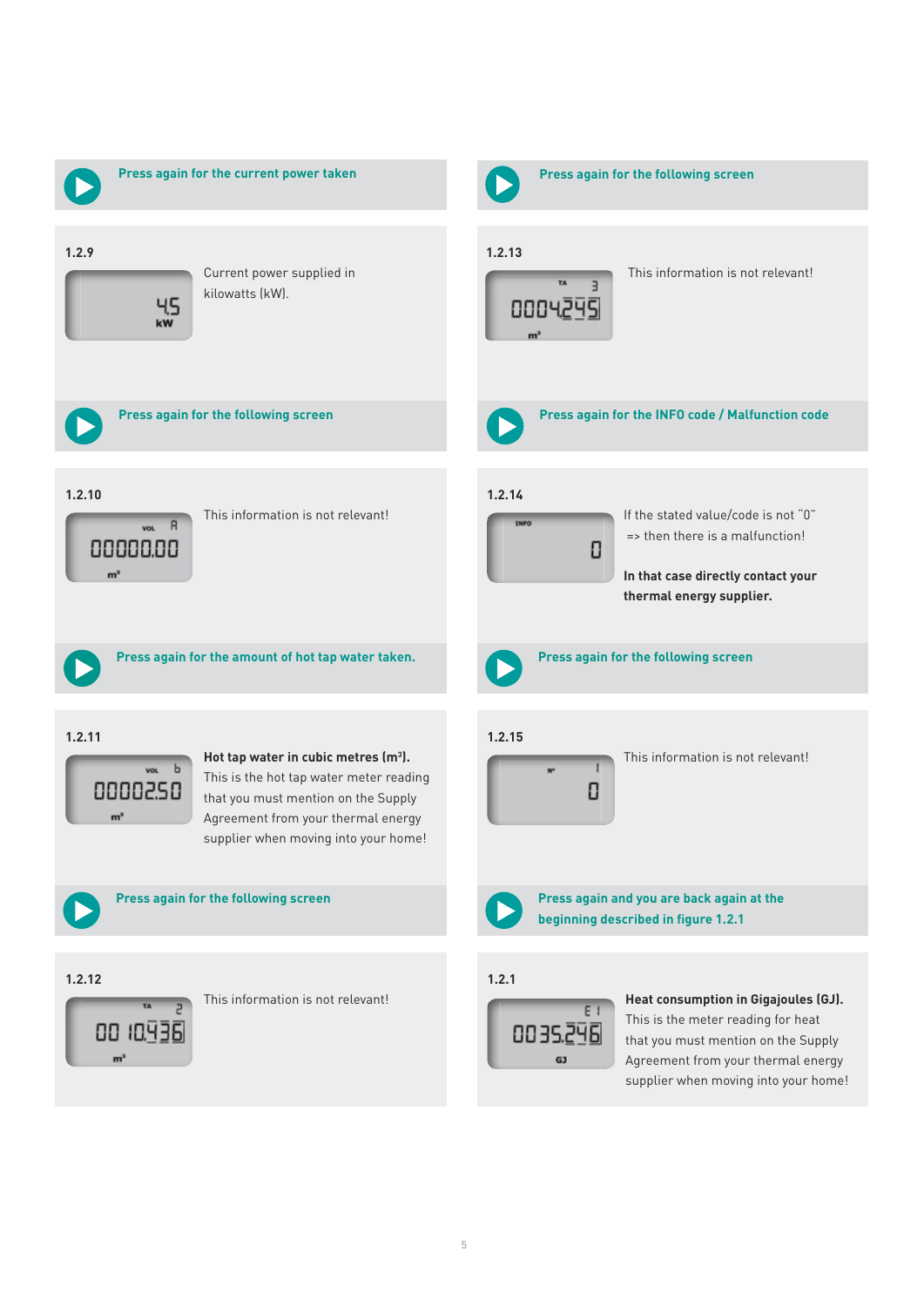#### **1.3. Distribution unit**

The bottommost part of the DRIES-box is the property of the house owner. For you as resident, this part may be opened. Indeed, we recommend that you to open this bottommost part once and look, so that you know what to do in case of emergencies.

You open and close this bottommost part as described in figure 1 of chapter 1.1. When you have removed the front plate, you will see what is shown and explained in Figure 3. There may be a slight deviation per house but the principle is always the same.

For you as a resident, the 6 valves with red levers  $\bullet$  are the most important. If the levers are downward, as shown in Figure 3, then the supply and return pipelines are open. By pulling the lever towards you, they are then horizontal and the pipelines concerned are closed. By closing the valves, you disconnect your home as it were from the supplier and there is no longer heat and cold supply.

#### TRY AND SEE IF YOU CAN CLOSE AND OPEN THE VALVES AGAIN. YOU ARE NOW WELL PREPARED FOR POSSIBLE EMERGENCIES.



**Figure 3:** Content of bottommost part DRIES-box (distribution unit)

- Have you noticed a leak in the DRIES box or elsewhere in your floor heating/cooling, then first and foremost, close all valves  $\Box$ !  $\to$  Contact your thermal energy supplier if the leakage is located in the uppermost part or in the 4 connection  $\textcircled{\scriptsize{6}}$  (H)  $\textcircled{\scriptsize{1}}$  (K) pipes of the supplier.
	- → Contact your installation technician of the inside installations, DRIES services or if you are renting, follow the instructions of your landlord if the leakage is located in the bottommost part or elsewhere in your house.
- Is there a problem/leakage in the drain for surplus water  $\Omega$ , in the cold water supply pipeline  $\Omega$  or in the safety valve assembly  $\Omega$ ,
	- → Contact the plumber to your home or if you are renting, follow the instructions of your landlord.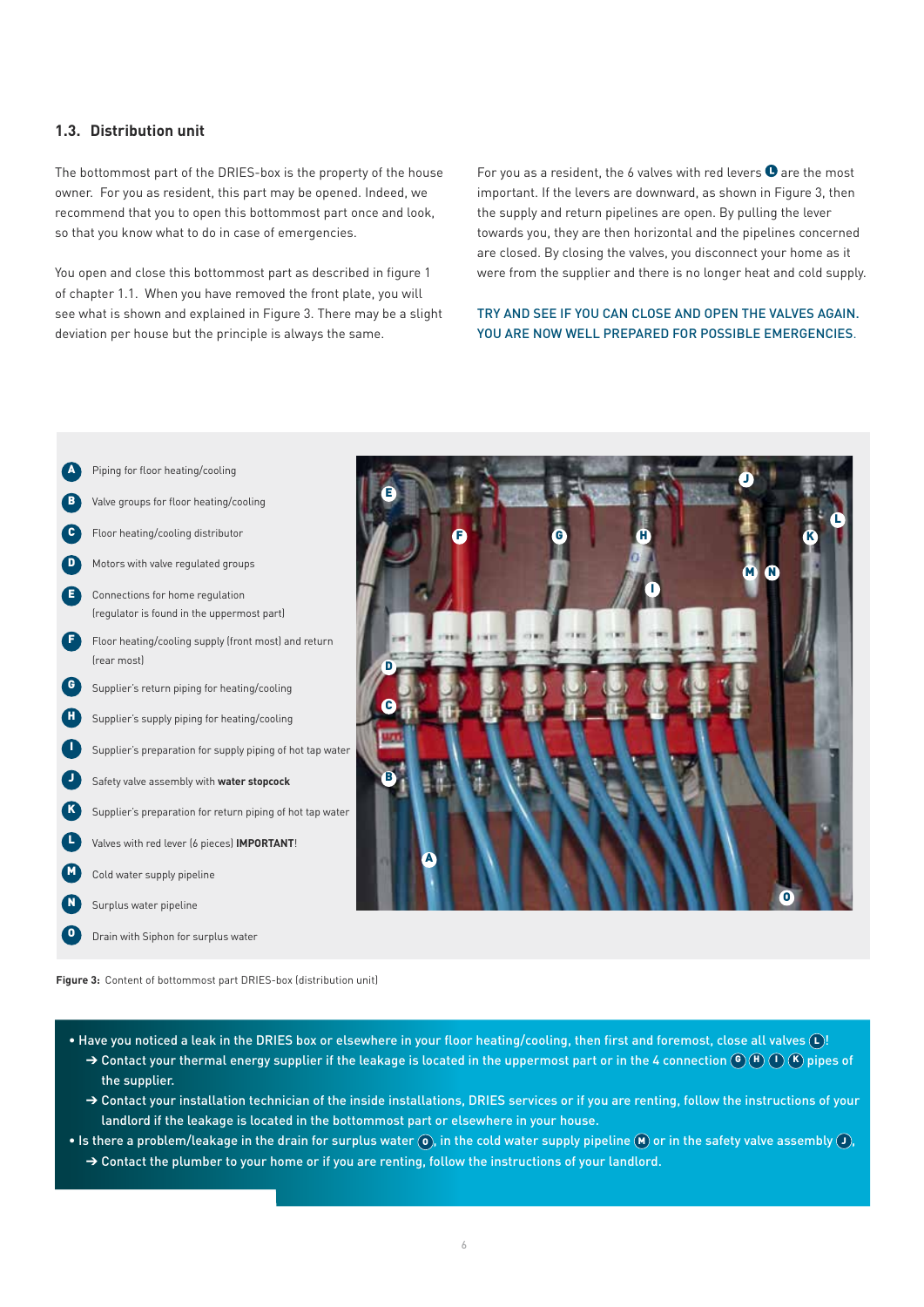#### **Other important points:**

- 1 Always be careful with leaks. The water may be hot!
- 2 For safety reasons the DRIES-box is electrically powered with only 24V. This power supply is delivered by your home's electrician and does not belong to DRIES. In the event of a burning smell or electrical "scorching odour" you must interrupt this power supply and contact your thermal energy supplier or electrician. If you are renting, for this last, follow the instructions of your landlord.
- 3 It can be read on the group motors **D** as to whether the group is allowing through heating or cooling water or not. Appendix B describes how you can see this.
- 4 If there is little or no hot tap water, then check whether the valve of the inlet combination  $\bullet$  is indeed fully opened. Is the problem is not resolved, and you indeed have sufficient cold water (pressure), please contact your thermal energy supplier. If you have little or no cold water (pressure) please contact the plumber to your home or if you are renting, follow the instructions of your landlord.



5 The hot tap water supply can be stopped by turning the safety valve  $\bullet$  assembly shut. To this end, your potable water supplier's tap may also be used, whereby the cold water and the hot tap water is closed off.

Detail<sup>O</sup>

6 If there is a sewer/drain smell coming from the bottommost part of the DRIES box, it may be that the Siphon present  $\bullet$  is dry resulting in an open connection to the sewer. Top up  $\bullet$  the Siphon with a little water and the smell will disappear. Contact your home's plumber if the problem persists. If you are renting, follow the instructions of your landlord.

# **2. DRIES control for heating and cooling.**

#### **2.1 Control unit in your living room**

The DRIES control unit is mounted in your living room. You can read the current temperature in your home and set the desired temperature for all controlled rooms in your home on this control unit.

The first controlled room is the living room for all houses (LR) where the control unit is mounted.

The name of the second controlled room is the bathroom (BR) and the other rooms are indicated with R3, R4, R5 and further. The room names for your house are listed in appendix A.

By default, the display shows the situation in the living room (LR) . Press any button and the display is automatically illuminated and the main screen is A visible.

You can set the desired living room temperature by using the "Up" or "Down" key on this main screen.

Further, you can select from the functions **[VIEW MORE]** and **[OVERRIDE]**.

The operation is explained in the screens below.



**Figure 4:**  DRIES control unit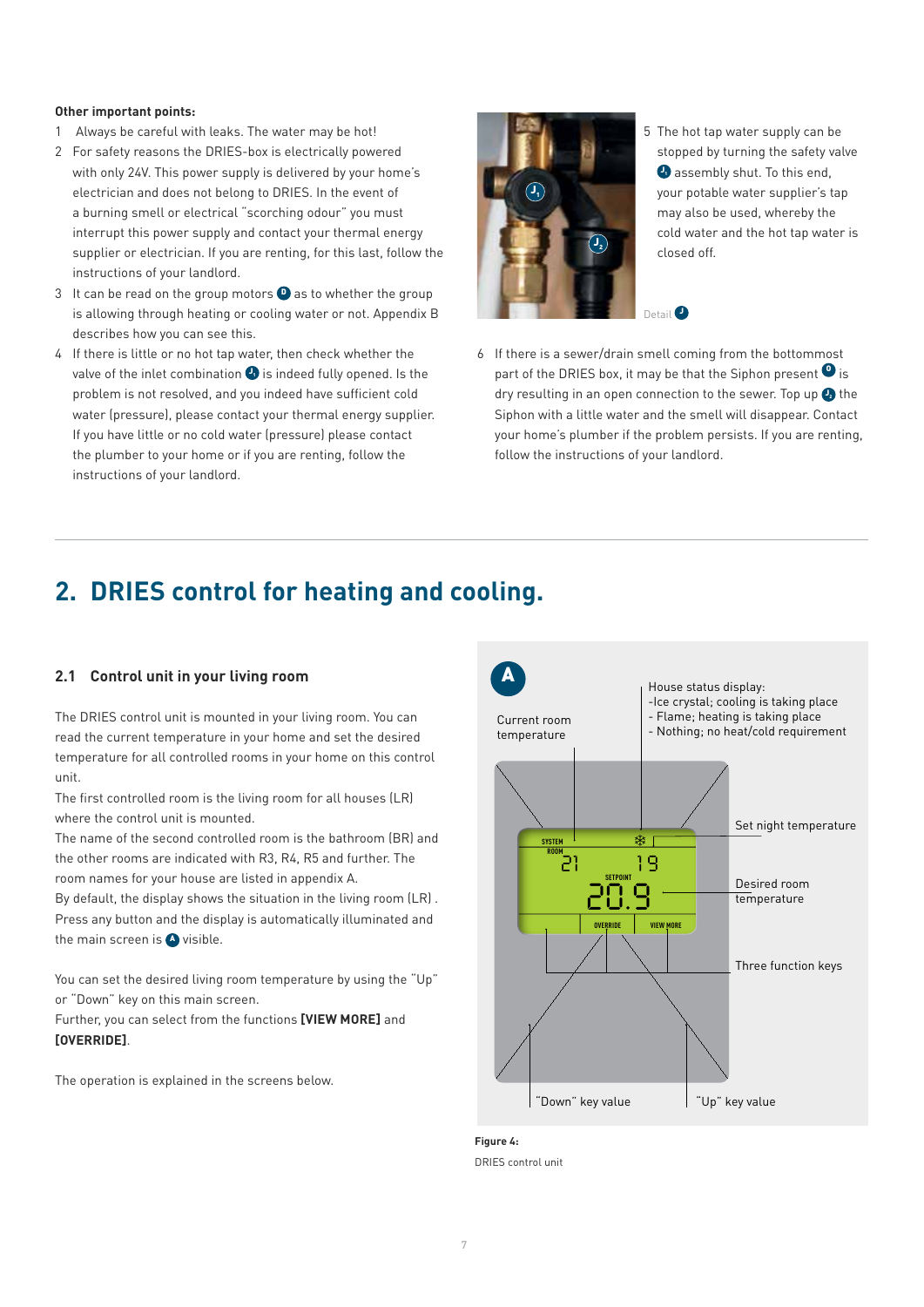



temperature lower than 2°C in relation to the desired may be set here using the "Up" or "Down" key.<br>**NOTE!** The recommendation is never to set this night SP NT (nightset-pointt) with room name is visible. The<br>desired night temperature or temperature when absent may be set here using the "Up" or "Down" key. set temperature <sup>O</sup>. This in order to avoid comfort problems and increased energy charges!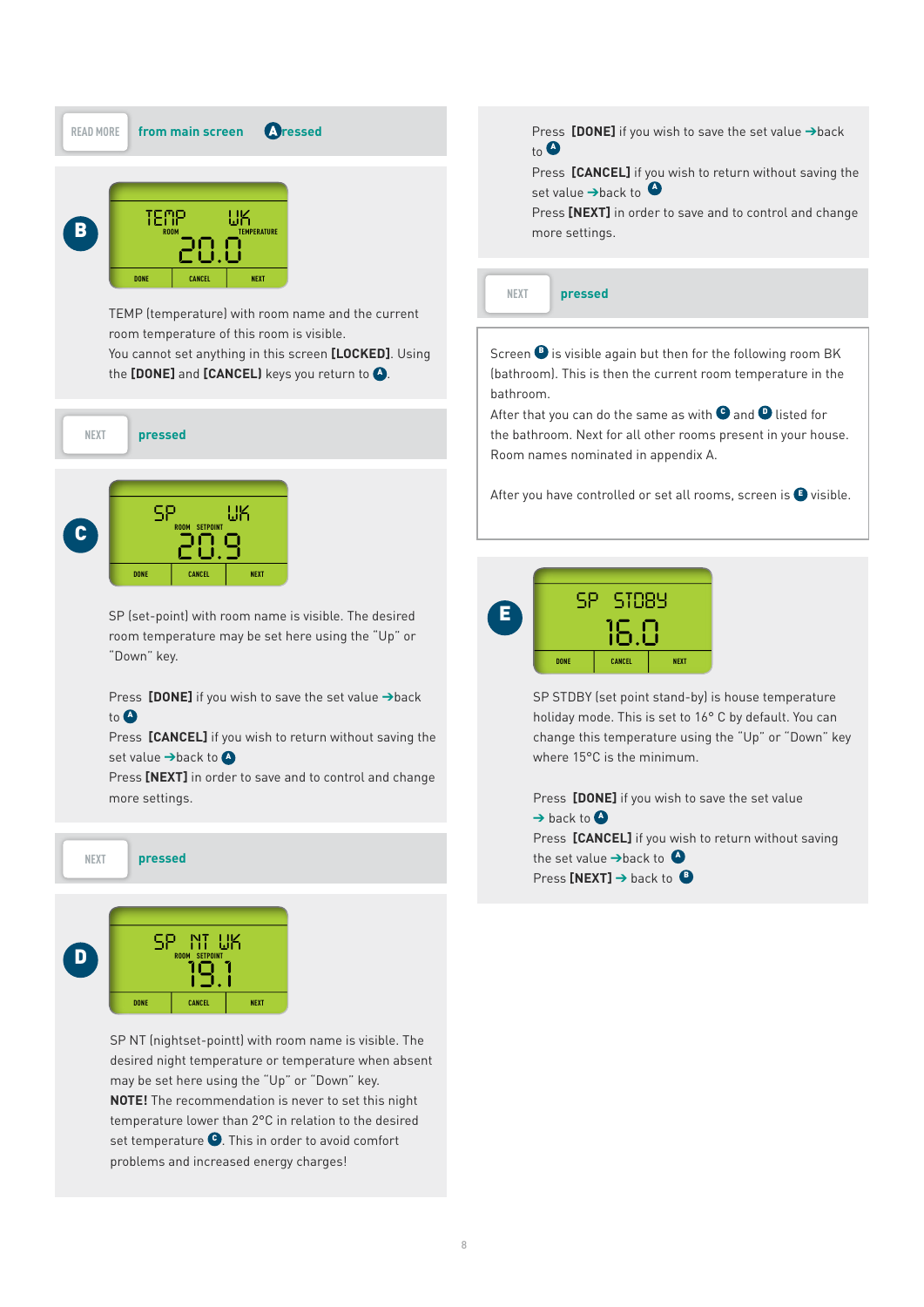#### **Activating night temperature:**



HOURS is visible and this is the time that you can<br>activate in order to set all controlled rooms to the set **DESCRIPTION IN THE PROPERTY**  $\overline{\phantom{a}}$ 

*TEMP WK*

*SP WK*

this screen<br>his time ca By default, this screen is set to the minimum and 6:00 hours and this time can be corrected with the "Up" or  $\overline{\phantom{a}}$ "Down" key.

temperature. This is the slowness of the system.<br>———————————————————— **NOTE!** The recommendation is to take into account<br>at least 2 hours in order to return back to the desired **NOTE!** The recommendation is to take into account

Press **[CANCEL]** if you wish to return without activating<br>the night temperature →back to ● Press **[DONE]** in **ROOM** order to activate the night temperature and screen <sup>A</sup> **DONE CANCEL NEXT ROOM TEMPERATURE** *18.7 1 9 22* is visible. the night temperature →back to ◆ Press **[DONE]** in *HOURS*

**DONE pressed** *6:00* **DONE CANCEL**



again and the screen **4** visible again. **OVERRIDE REMAINING** displayed. It is a sort of "kitchen timer", and after the expiry of the set time the automatic program is active **DAYS** time that this night temperature is still active is **produced** The night temperature is activated and the remaining *19.1*

**ROOM** *22* daytime. This easy adjustable function is useful, for example, This easy adjustable function is useful, for example,<br>at night or when absent during from the house in the

ess <mark>[CANCEL 0V</mark> function in the interim  $\rightarrow$  press again return to  $\left\{ \right.$ Press **[CANCEL OVERRIDE]** if you want to turn off this

#### **Activating holiday temperature:**



activate in order to set all controlled rooms to the set holiday temperature **B**. DAYS is visible and this is the period that you can

e number of day<br>"Danw" has or "Down" key. **The number of days' holiday may be set using the "Up"** 

order to return back to the desired temperature. This is the slowness of the system.<br> *20.0* **NOTE!** The recommendation is to take into 1 day in

**Press [CANCEL]** if you wish to return without activating **Exercise LOANOCCE** in you wish to return without activate<br>the night temperature → back to ◆ Press [DONE] in order to activate the night temperature and screen **C** is visible.





program is active again and the screen  $\bullet$  visible again. **ROOM TEMPERATURE** time that this night temperature is still active is displayed. It is a sort of "kitchen timer", and after<br>the expiry of the set number of days, the automatic The holiday temperature is activated and the remaining displayed. It is a sort of "kitchen timer", and after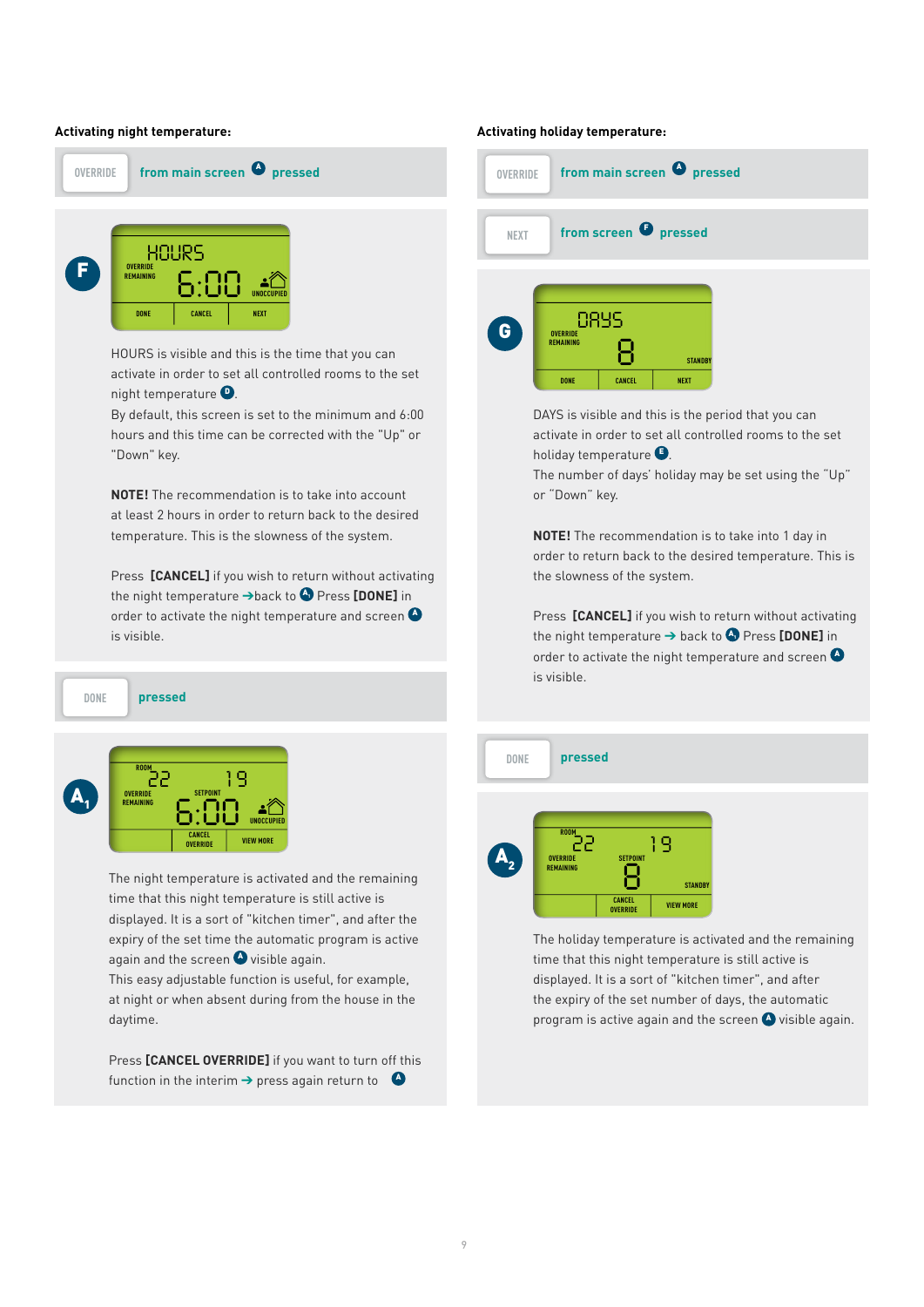#### **2.2 Regulating heating and cooling**

DRIES has a very modern and advanced control with which each controlled room departure can draw in heat or cold itself. This depending on the need and that which is made available by your thermal energy supplier. In technical terms this is also called a master/master control.

The DRIES control is also linked via a network to the energy supply of your thermal energy supplier. By means of this network DRIES know what is being supplied and the control can also be also remotely accessed. This can provide advantages in the provision of services and future possibilities.

#### **Heating**

If your thermal energy supplier has made heat available for heating, DRIES manages this and each controlled room will make use of this or not, as required. If the current room temperature in the room concerned is lower than the set temperature, then the groups associated with the room are opened. Heating water is tapped off as long as until the temperature set in the room is reached. When the temperature is achieved, the said groups are closed again. Appendix B lists which groups belong with which room and how much heating water will be used per room.

- During the night hours or when absent, you can temporarily lower you temperature for all rooms by only pressing three keys. This action is described with screen  $\bullet$  in chapter 2.1
- If you go on holiday, you can set the whole house to the holiday mode temperature by only pressing 4 keys. This action is described with screen **O** in chapter 2.1

#### **Cooling**

If your thermal energy supplier has made cold available, DRIES manages this and each controlled room will make use of this or not, as required. Exceptions are are bathrooms that are excluded for cold supply. The tapping off of cooling water is fully automatic and so as a resident you have nothing else to set or to switch over!

#### **Conditions for releasing room for cold:**

- The available set cooling water has an average intake temperature of approx. 17°C. In order to be able to make meaningful use of this high-temperature cooling, the room temperature should be at least 4°C higher. DRIES accordingly only releases a room for cooling with a room temperature  $>21^{\circ}$ C.
- DRIES looks at the period wherein heat was last supplied in a room and only releases this room for cold 6 hours after this heat supply. This DRIES intelligence prevents the heat in recently heated rooms from being destroyed by the cold supply, which would result in increased energy costs.

#### **TOP 10 unique DRIES heat and cold benefits:**

- 1. No room "readjustment", but each room itself determines whether heating water or cooling water is tapped off or not!
- 2. Clear and simple DRIES-control unit with illuminated display!
- 3. The temperature of all rooms can be read and set from one central location!
- 4. Extremely reliable wired design without batteries and radiation!
- 5. Clear naming of the controlled rooms and also stated on floor plan drawing of your House, see appendix A.
- 6. Switching from heating to cooling is fully automatic!
- 7. Holiday temperature or night temperature may be activated for the entire house with only a couple of keys.
- 8. Cold offtake only if this makes sense with an eye yo your comfort and purse.
- 9. Optimal coordination between various disciplines through integral approach and good understanding of what may be expected, see appendix B.
- 10. DRIES connected via network with advantages for provision of services and prepared for the future!

When a controlled room requires cold and has been released for cold supply, then the groups associated with this room are opened. Cooling water is tapped off as long as until the temperature set in the room or the said 21°C is reached. When the temperature is achieved, the said groups are closed again. Appendix B lists which groups belong with which room and how much cooling water will be used per room.

Cold supply with high temperature cooling water made available by your thermal energy supplier cannot be compared with an airconditioning installation! At high temperatures, the temperature in your home may be several degrees Celsius below this outside temperature, but cooling to below 21°C is not possible. This form of cooling is experienced by many residents as being very comfortable, partly because it is noiseless and available throughout the entire house.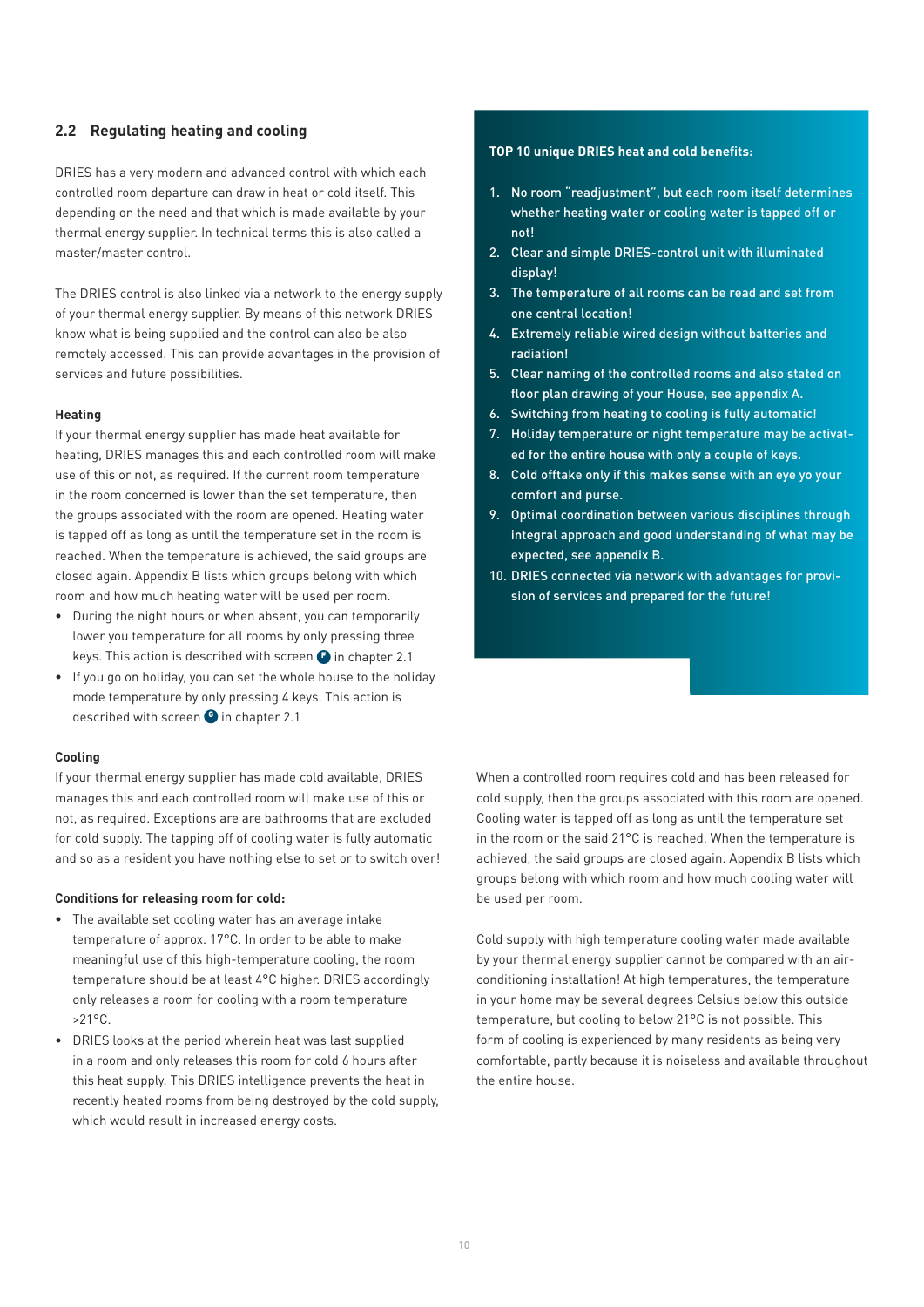#### **Cooling and Heating**

It is not possible to simultaneously cool and heat in your home. So for example the heating the living room heating and simultaneously cooling the bedroom does not belong to the options. Given the risk of unnecessary energy destruction and the high energy costs, this is not desirable.

However, it may be that your thermal energy supplier delivers cold while there is still a need for heat in your home. In such cases DRIES ensures that heating water heater for heating can still be supplied by making a small amount of use of the always available heat for hot water preparation. This way you can always have heat, regardless of whether your thermal energy supplier is supplying heating or cooling water at this time.

Conditions for heat supply in your house cooling water supplied by thermal energy supplier:

- The bathroom is not able to block the supply of cold for 1 or more rooms with a cold demand. The cold demand will be put into effect and nothing will be supplied in the bathroom.
	- ➔ The home system does not automatically switch from supplied cold to heat.
- With 2 or more rooms with a cold demand, 1 room with a heat demand cannot block the supply of cold. The cold demand will be put into effect and in the one room with a heat demand nothing will be supplied.
	- → The home system does not automatically switch from supplied cold to heat.
- With two or more rooms with a heat demand, this heat demand prevails and heat is supplied. In the rooms with a cold demand, nothing is then supplied.
	- → The home system does not automatically switch from supplied cold to heat.

**DRIES** so thinks with you in relation to your comfort and purse!

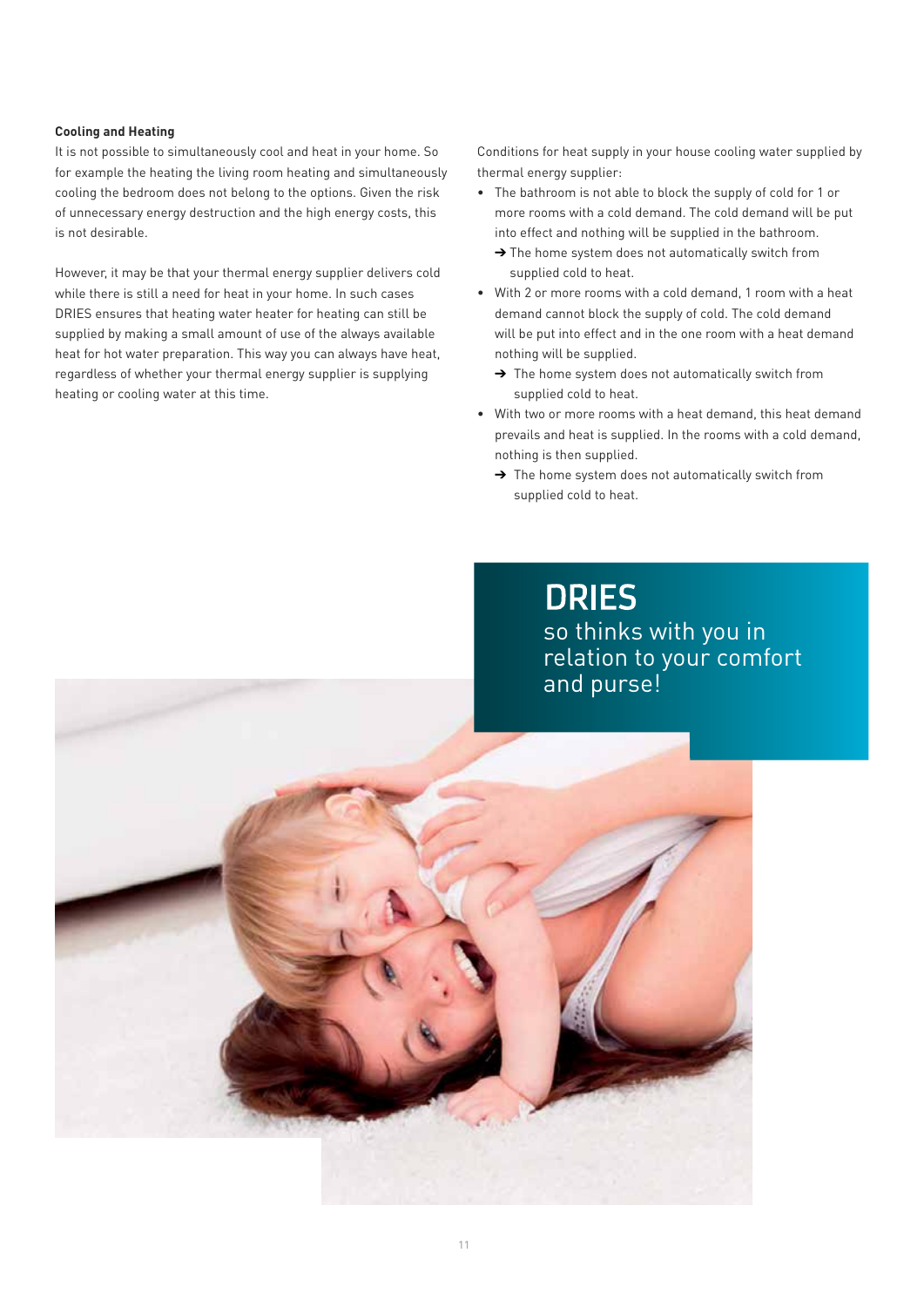# **3. DRIES temperature sensors**

**The DRIES control unit is mounted in the living room as mentioned in chapter 2. In all other rooms a temperature sensor is installed in one of the following design variants.**



#### **3.1 Temperature sensor integrated into your switchgear**

Temperature sensor combined for example with a light switch and socket of your switchgear. You can eventually fit the colour definition of the switchgear to you interior as described in 3.2.



#### **3.2 Single temperature sensor identical to your switchgear.**

Inbuilt temperature sensor identical to your other switching equipment and usually incorporated in the wall obliquely above your switchgear.

You can eventually fit the colour definition and appearance of the switchgear to your interior. Within your switchgear line there are a lot of possibilities and just a limited number are shown here.



#### **3.3 Surface mounted temperature sensor**

Surface mounted temperature sensor usually mounted obliquely above your switchgear on the wall.

#### **3.4 General**

Depending on your personal situation and available switching equipment, it is possible to also eventually to modify the type of the temperature sensors. The swapping between option 3.2 and 3.3 is usually fairly easy.

For more information about the possibilities and consequences we refer you to the website. **www.share-energy.nl/DRIES**

# **4. DRIES service provision**

#### **Maintenance**

It's also good for DRIES if it is checked once per 2 years for proper functioning and issues are adjusted where necessary. This in the interest of your comfort and purse. It is therefore possible to conclude a DRIES maintenance contract or to have a DRIES service carried out. For more information about the possibilities and consequences we refer you to the website.

**www.share-energy.nl/DRIES**

#### **Support**

This manual describes the operation of DRIES. However if you still need support, for example, with setting the DRIES control unit or would you would like to have the set values changed beforehand, then you can make use of the DRIES support.

Providing that DRIES can be accessed via your thermal energy supplier's network, we can provide remote support for the control or about the functioning in general. For more information about the possibilities and consequences we refer you to the website. **www.share-energy.nl/DRIES**

#### **Emergencies or (acute) malfunctions**

First and foremost limit any possible damage. Chapter 1.3 tells you how you can do this you this, with the most important actions like:

- 1. closing the 6 valves described  $\bullet$
- 2. shutting off the water supply on the safety valve assembly  $\bullet$
- 3. interrupting the electrical power supply.

In case of an emergencies or (acute) malfunctions always contact your thermal energy supplier or the installation technician of your house. If you are renting, follow the instructions of your landlord if the emergency or malfunction does not concern your thermal energy supplier.

#### **Information and developments**

Not only new developments from DRIES, but also experiences with DRIES will be notified on the website. It's possible that the answer to your question is therefore already described on the website. We have made every effort to ensure that DRIES in your home will contribute to your living enjoyment.

Please send us your experiences with DRIES. Your positive feedback will also enable DRIES to grow further.

 **www.share-energy.nl/DRIES**

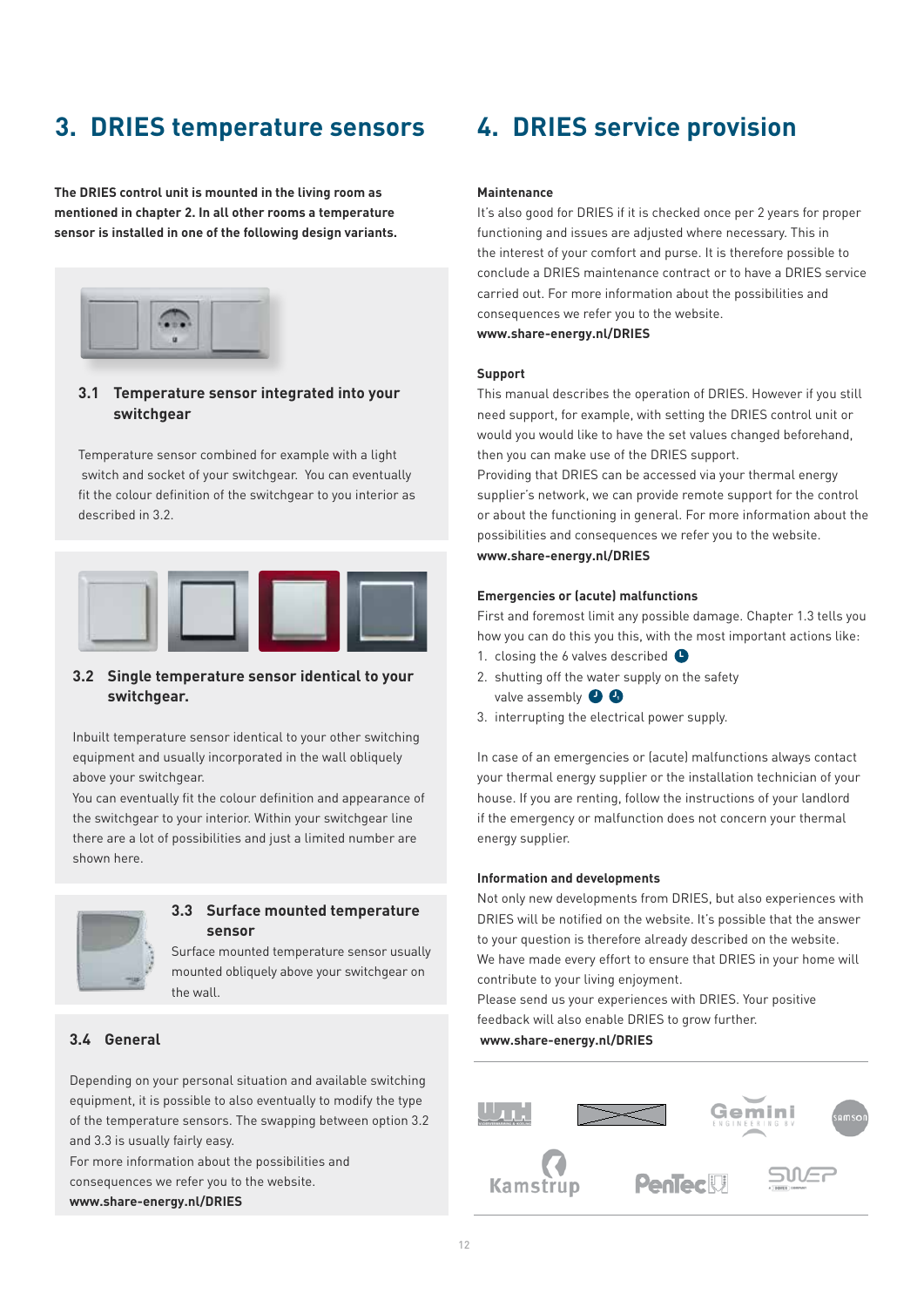# **Appendix A: Design and lay-out drawing with room names.**

Your home is equipped with a floor heating and cooling system. This appendix shows the design of the floor heating and cooling and in your house. The room names are also listed by which these therefore again correspond with the room names on the DRIES control unit (chapter 2.1) and room names in appendix B.